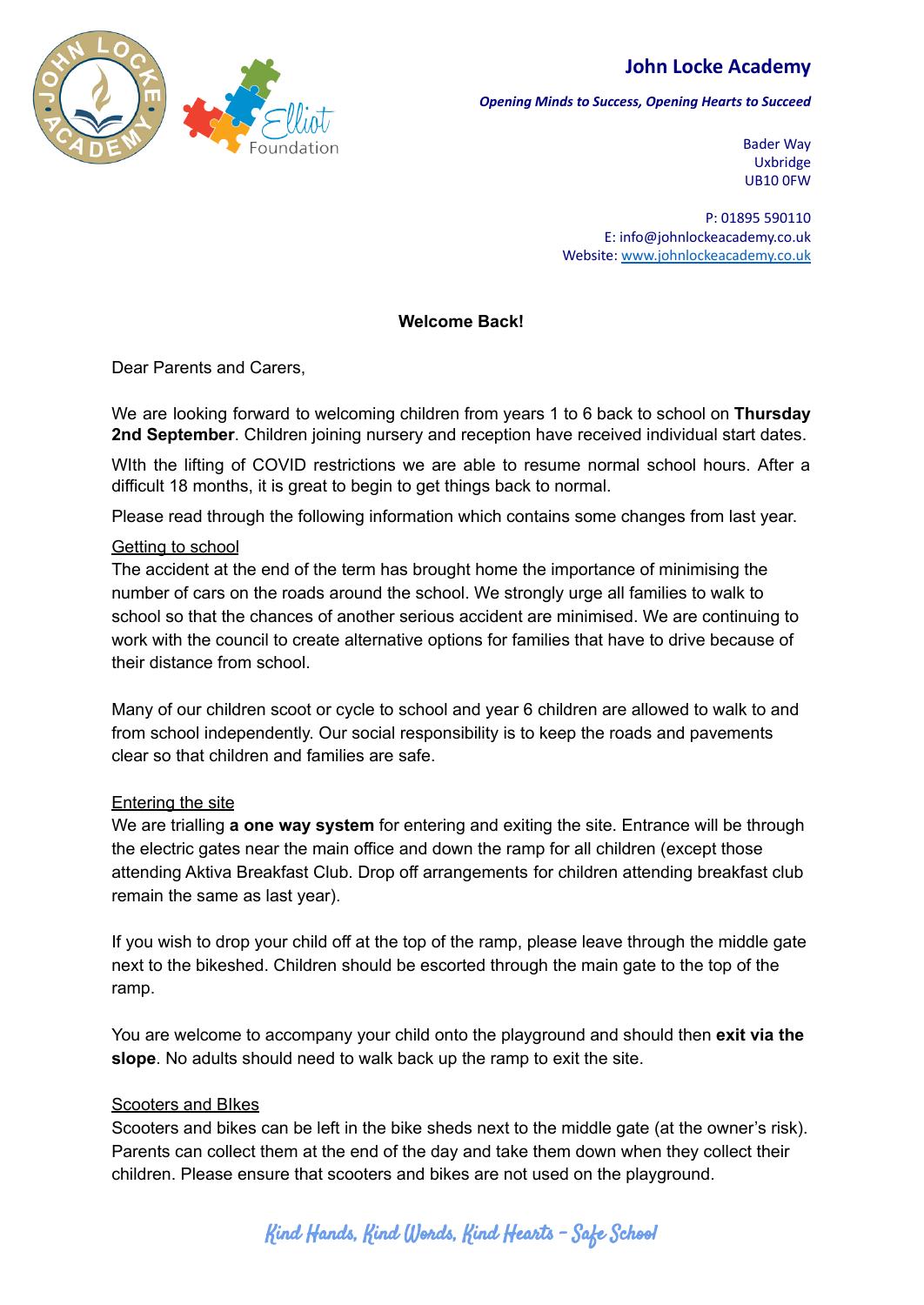# **Timings Morning drop off**

From September, children from reception to year 6 should arrive at school between 8.40am and 9am. Classroom doors will open at 8.50am. Children who arrive between 8.40am and 8.50am will wait on the playground supervised by members of staff. Parents may wait with their children until 8.50am if they wish. A whistle will be blown at 8.50am and classroom doors will be opened. Registers will be taken at 9am and lessons will begin at 9.05am.

Children will be expected to wait calmly - it will not be a playtime.

In bad weather the classroom doors will be opened at 8.40am.

## **Reception classrooms will open at 8.40am; nursery starts at 8.45am**

## **Afternoon pick up**

Reception to year 2 will leave at 3.15pm

Year 3 to year 6 will leave at 3.25pm.

The same one way system will apply. Older siblings will not be released earlier. If you have children in different year groups, please still collect at the times listed above.

# **Nursery Timings AM nursery - 8.45am to 11.45am, PM nursery - 12.30pm to 3.30pm**

#### Meet the teacher meetings

In September we will be holding virtual meet the class teacher meetings to outline year group plans and logistics. Restrictions permitting, we hope to have drop in sessions across KS1 and Early Years. Further details with timings will follow.

#### After school activity clubs

We are pleased to confirm that a number of after school activities will resume in September for children from years 1 to 6 including Elms sports, Street Dance and Drama, French and Spanish and Coding. Information has been sent to the relevant year groups and is attached to this email with contact details. Please contact the club providers directly if you are interested in your child joining any of the clubs.

## Water Bottles and Snacks

Please ensure that your child has a **named** water bottle each day so that they can access a drink throughout lesson time. Reception, year 1 and 2 will be provided with a fruit snack Reception children will also be offered milk daily. Please do not send in snacks for children in reception, year 1 and year 2.

As part of our promotion of healthy lifestyles, children in Years 3 - 6 are permitted to bring in a fruit snack, plain rice cakes or plain popcorn for break times.

On Fridays children are permitted a small slice of cake or small bag of crisps in their packed lunch, in line with those having school dinners.